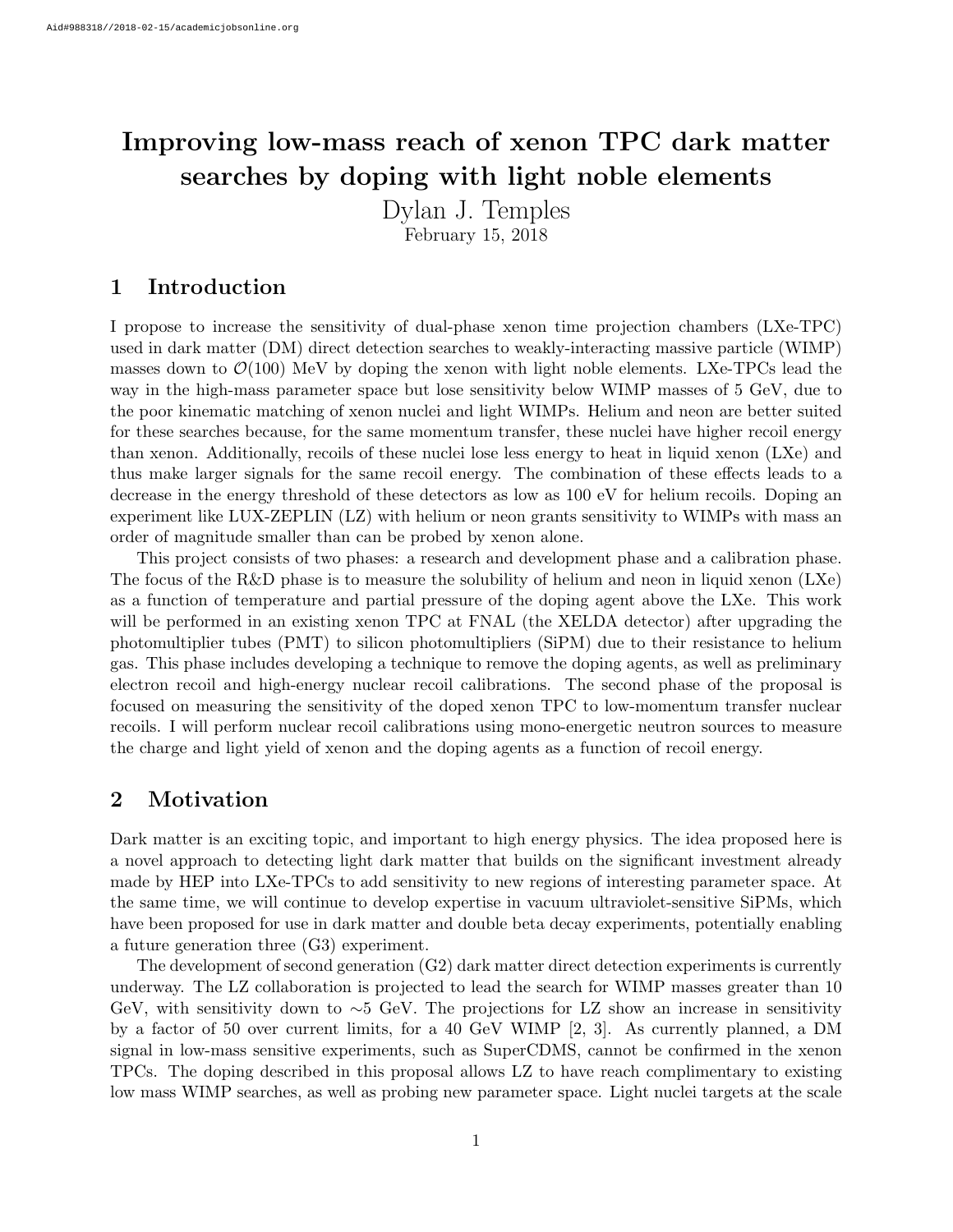<span id="page-1-0"></span>

Figure 1: (Left) A schematic representation of a dual phase xenon time projection chamber doped with helium. A partial pressure of 1 bar results in a He concentration of  $0.1\%$ – $0.3\%$  by mass. Ionizing radiation produces scintillation light (S1) and free charge which drifts under the electric field  $E_d$  to the liquid surface where the electrons are extracted into the gas phase by a stronger field  $E_q$ . The acceleration through the gas phase produces a proportional scintillation signal (S2). The S2 pattern determines the  $xy$  position of the event, with the  $z$  position coming from the time difference of the signals. (Right) A photo of the XELDA detector which will be used to conduct the work in this proposal.

of tens of kilograms will carve out a significant portion of the low-mass parameter space, and in this implementation still benefit from the self-shielding and fiducialization of LXe-TPCs at the scale of LZ. Preliminary calculations suggest that helium in LZ could have sensitivity around  $10^{-41}$  cm<sup>2</sup> at a WIMP mass of 1 GeV, with reach down to WIMP masses of roughly 500 MeV.

Work in evaluating the suitability of SiPMs for xenon TPCs is also proposed. Vacuum photomultiplier tubes are conventionally used in these detectors, but they are expensive and fragile. SiPMs are a relatively new technology, and have yet to be adopted by the particle physics community for large-scale experiments. There is ongoing  $R\&D$  in the field [\[4,](#page-5-2) [5\]](#page-5-3), but not for low-threshold TPCs such as LZ. A leading motivation for the use of SiPMs in this proposal is the introduction of helium into the xenon environment. Helium atoms can diffuse through the glass window of PMTs, leading to significant afterpulsing after prolonged exposure, rendering the tubes inoperable.

### 3 Technical Details

A dual-phase xenon time projection chamber uses the emission of secondary particles to reconstruct scatters from xenon atoms. Ionizing radiation passing through xenon liquid produces scintillation light and electron-ion pairs. The prompt scintillation signal (S1) is detected in the photomultipliers immediately, while the liberated electrons drift under an applied electric field to the liquid surface. Here they are extracted into the gas phase by a stronger electric field and create a proportional scintillation signal (S2). See the left panel of Fig. [1](#page-1-0) for a schematic of a xenon TPC. Using the pattern of the S2 signal in the top PMT array and the time difference between S1 and S2, the 3D position of a point-like event can be determined to millimeter resolution. The energy of the recoiling particle is found by a linear combination of the S1 and S2 signal sizes.

The standard analysis uses both S1 and S2 signals and, for LZ, results in a 3 keV nuclear recoil threshold. In this mode, electron recoils (ER) can be rejected on an event-by-event basis due to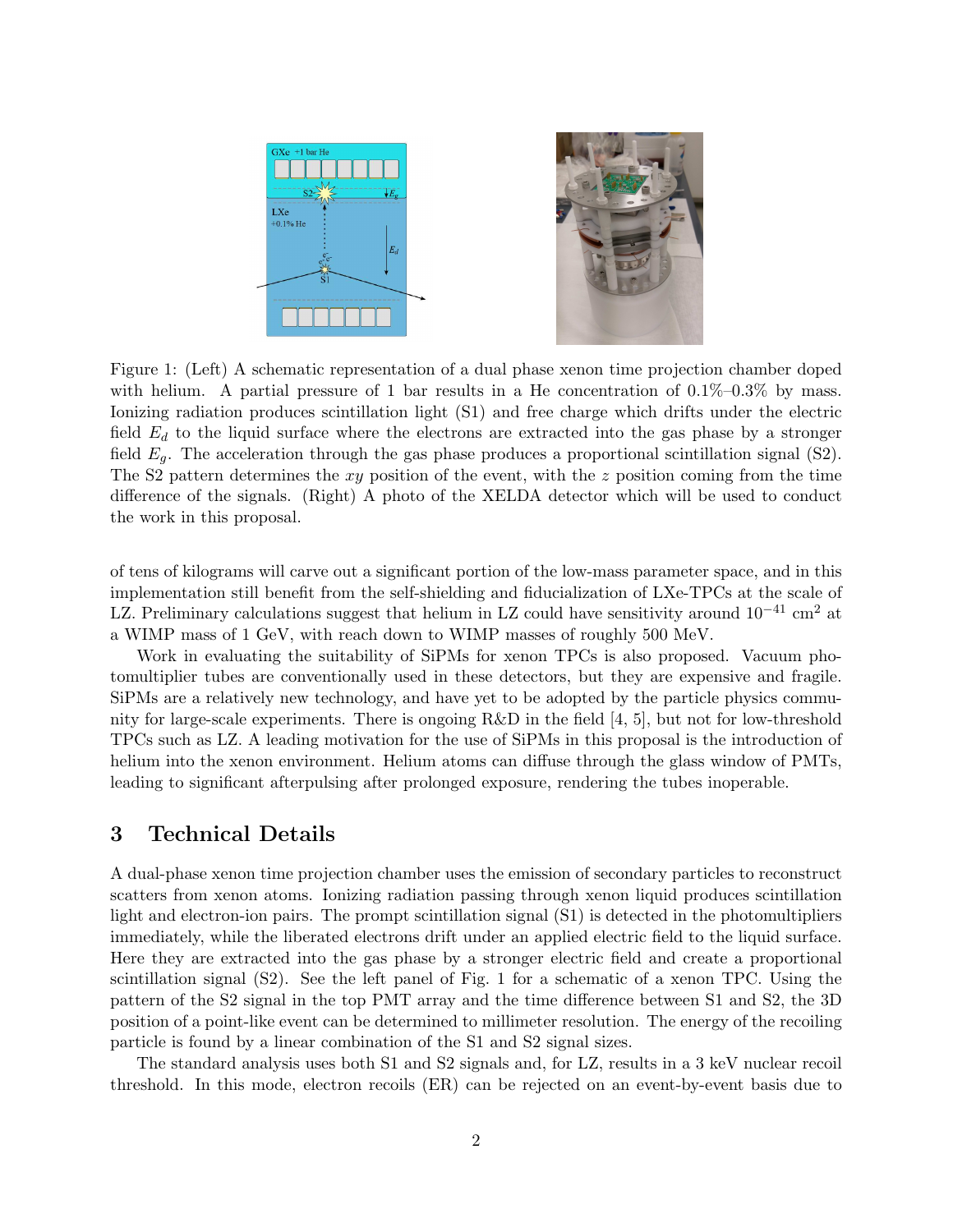<span id="page-2-0"></span>

Figure 2: Discrimination parameter  $log_{10}(S2/S1)$  from LUX calibration data [\[2\]](#page-5-0). The electron recoil spectrum (a) is obtained by calibration with a tritium source. The nuclear recoil band (b) is obtained from neutron sources. The solid lines are the medians of each band. LUX was able to achieve 99.6% rejection of ERs by maintaining a flat  $50\%$  acceptance of NRs, *i.e.*, below the median. The purple line shows the detector threshold, and appears in the same place in both panels. The green(purple) shaded regions are cartoons of where helium(neon) recoils from a SbBe low-energy neutron would appear, taking into account the  $S1+S2$  threshold of 3 kev<sub>nr</sub>. Note xenon recoils from this neutron are too low energy to appear on these axes.

their higher charge-to-light ratio, which eliminates a significant source of background. However, a reduction in threshold can be attained by using an S2-only analysis, developed by the XENON10 experiment [\[7\]](#page-5-4), which forgoes the discrimination (and z position) to take advantage of the large S2 gain (roughly a factor of 10) to see single electrons. The XENON100 collaboration was able to achieve thresholds as low as  $700 \text{ keV}_{\text{nr}}$  [\[8\]](#page-5-5). The same S2 analysis threshold would correspond to a helium recoil energy threshold of  $\sim 100 \text{ eV}_{He}$  due to both reduced losses to heat and a higher charge-to-light ratio for helium recoils. A 700-eV xenon recoil threshold corresponds to a sensitivity to a minimum WIMP mass of 3.3 GeV, while a 100-eV helium recoil threshold corresponds to a mass of 300 MeV, more than an order of magnitude improvement.

Helium and neon both make attractive doping agents because they are light, inert, and have no naturally occurring radioactive isotopes. Doping with these elements at the sub-% level is not expected to significantly impact the scintillation and ionization signals produced by electron and xenon recoils. In particular, xenon doped with lighter noble elements is expected to produce scintillation at the same wavelength as pure xenon, so as to be detectable by the same photodetectors without the need for waveshifting. Any excitations of the lighter noble elements will effectively transfer to xenon and scintillation will be produced at the xenon wavelength [\[12\]](#page-5-6). Additionally, since only trace amounts of He/Ne will be added, the dynamics of electron drift through the bulk liquid will remain unchanged. The drift in the gas region may be affected due to the increased relative number density of the doping agents, but given the size of the S2 signals (dozens of photoelectrons), modest increases or decreases in gain can be accommodated, and any such shifts will be measured in this proposal.

Before any calibrations can be performed to determine the S1 and S2 yields of He/Ne in xenon, it must be understood exactly how much of the doping agents can be successfully dissolved in LXe. The amount of dissolved gas in a liquid is determined by the partial pressure of the gas above the liquid and the Henry coefficient for the gas/solvent pair. No published data exist on the Henry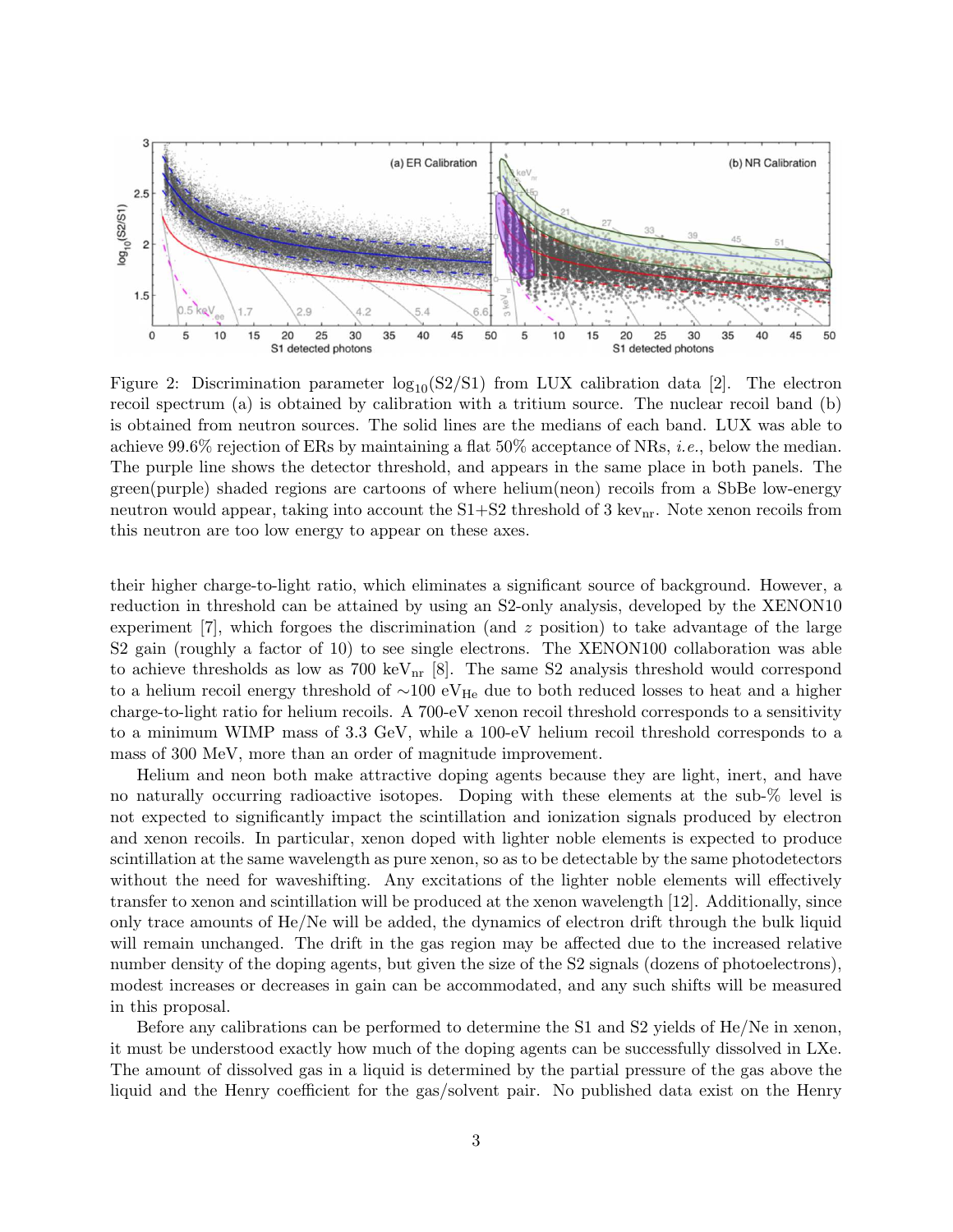coefficients for helium or neon in liquid xenon, so this will be determined in the work proposed here. This measurement can be done by sampling gas and liquid regions with a residual gas analyzer, or by measuring neutron scattering rates on the lighter nuclei. The LUX collaboration showed that at 1 bar of partial pressure, helium can be dissolved into xenon at the level of 0.1-0.3% by mass. Argon dissolves neon 5 times more readily than helium [\[13\]](#page-5-7), so given the design of the TPC,  $0.2\%(1.0\%)$  of helium(neon) by mass is a reasonable target concentration. Additionally, once the doping agents are successfully mixed, the gas purification and xenon recovery systems must be modified to maintain or remove dopants as desired.

The final objective of the proposed work is to determine how nuclear recoils of these light atoms will partition their energy into S1, S2, and heat. Recoiling electrons lose their energy almost entirely to electronic excitation because losing their energy to heat is kinematically suppressed. Xenon recoils on the other hand lose ∼80% of their energy to heat via soft collisions with other xenon atoms, a ratio which should be unaffected by the trace amounts of He/Ne added. He/Ne recoils will lie between these two extremes, and TRIM simulations indicate ∼20%(70%) losses to heat for helium (neon) recoils [\[16\]](#page-5-8). The mechanism that determines the partition of electronic excitation into S1 and S2 for NR in liquid xenon is not fully understood, so where the He/Ne bands will appear remains unknown, though they should be bounded by the ER and xenon recoil bands (see Fig. [2\)](#page-2-0).

All calibrations of He/Ne recoils will be made using mono-energetic neutron sources. At FNAL, a preliminary nuclear recoil calibration can be performed using a  $124Sb$  source on Be which produces a mono-energetic neutron of 23.47 keV [\[17\]](#page-6-0). The maximum recoil energy for a neutron with energy  $E_n$  is given by

$$
E_{r,\max} = 4E_n \frac{m_n M_N}{(m_n + M_N)^2} \,, \tag{1}
$$

where  $m_n$  is the neutron mass and  $M_N$  is the target nucleus mass. For the low-energy neutron of SbBe, this evaluates to a recoil energy of 0.7 keV (0.1 keVee) for xenon, 4.25 keV (1.0 keVee) for neon, and 15 keV (12.5 keVee) for helium. The regions in S1 vs  $log_{10}(S2/S1)$  space where these recoils on helium(purple) and neon(green) would appear are shown in Fig. [2.](#page-2-0) This concept holds true for recoils from WIMPs: for the same momentum transfer, helium recoils will be more energetic than xenon recoils.

Once the preliminary calibration is done, the detector will be brought to the neutron beam at the Nuclear Science Laboratory at the University of Notre Dame. The Notre Dame tandem Van de Graaf produces a pulsed, variable energy, mono-energetic neutron source by firing protons on a lithium target, allowing for the investigation of low energy nuclear recoils. By employing neutron detectors at fixed angles from the beam, recoils of a known energy can be selected, due to the relationship between recoil energy and the angular dependence of the outgoing neutron. The first run in the beam will be pure xenon and will result in measurement of scintillation and ionization yields in pure xenon as a function of energy. The following runs will be the same calibration but using a target of doped xenon. Recoils of different nuclei are easily identifiable because, for the same solid angle of the outgoing neutron, helium and neon recoils are more energetic by factors of 20 and 6, respectively. Dr. Lippincott is familiar with this facility, and has done a similar measurement using an argon TPC [\[14,](#page-5-9) [15\]](#page-5-10).

#### 3.1 Project plan

The work laid out in this proposal is to be carried out in two phases: the first being a research and development phase measuring the solubility of He/Ne in xenon; the second is a calibration phase of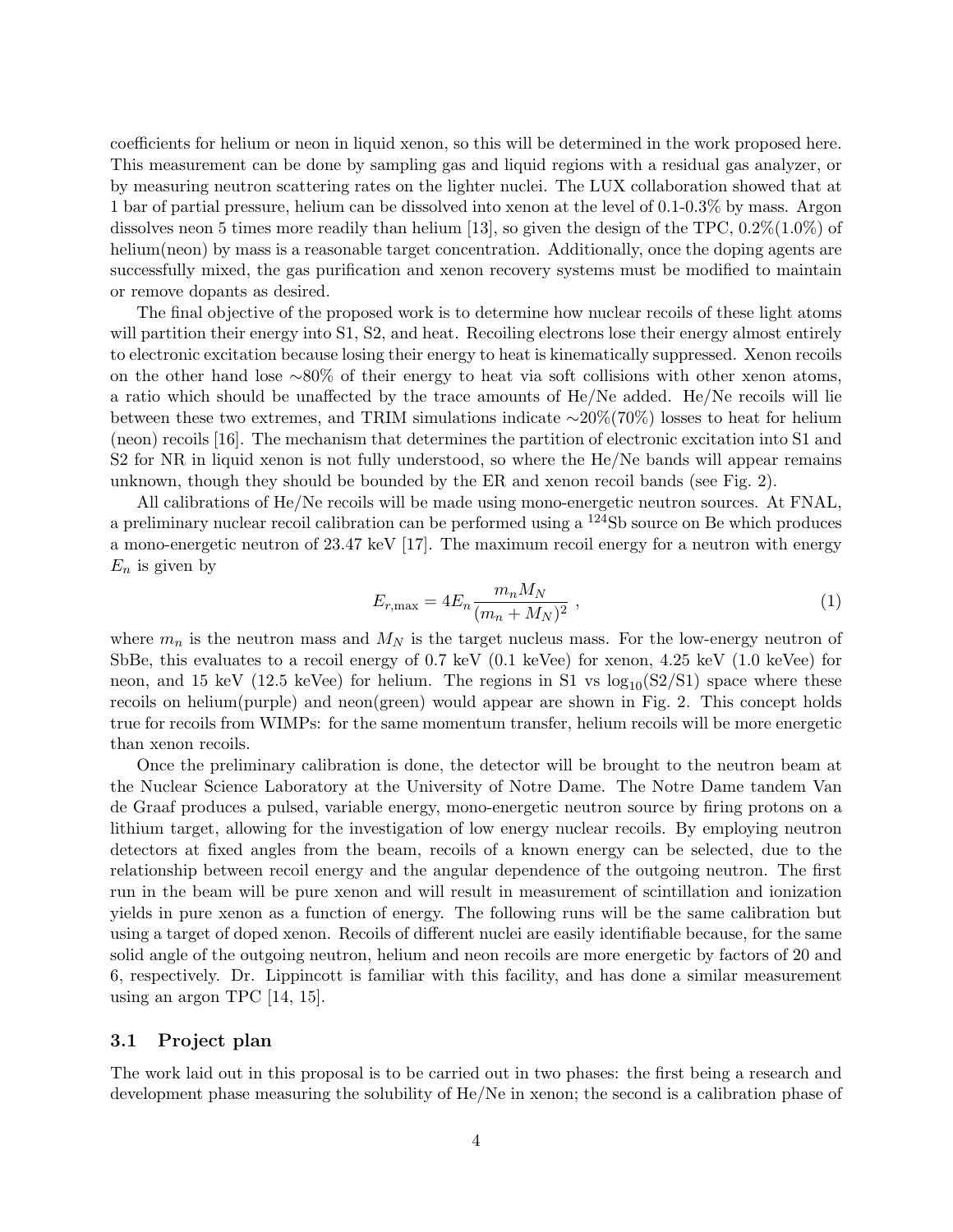a doped detector. The beginning of the first phase will be focused on outfitting an existing xenon TPC (the XELDA detector) with SiPMs as a replacement for the PMTs. Once these upgrades are completed, and the behavior of the TPC filled with pure xenon is well understood, I will begin tests to determine how much He/Ne can be dissolved. In addition to determining achievable concentrations, a method for reliably circulating doped xenon and removing the doping agents must be developed. The deliverables for the first phase are: (1) a functioning xenon TPC using SiPMs calibrated for electron and xenon recoils, (2) a measurement of the Henry coefficients for helium and neon in liquid xenon as a function of temperature, and (3) a method for the removal of light noble elements from xenon. This phase is expected to take two years to complete.

In the second phase, the light and charge yields of helium and neon nuclear recoils will be characterized. To do so, multiple calibrations will be performed with various neutron sources. A preliminary NR calibration will be performed using a SbBe at FNAL, followed by measurements with the mono-energetic neutron source at the University of Notre Dame. The calibration phase of the project is expected to take one year, depending on the availability of the neutron source. The deliverables for this phase would be: (1) a measurement of the S1 and S2 yields' dependence on recoil energy for Xe, Ne, and He, and (2) a study into the capabilities of a science run of LZ doped with  $0.2\%(1.0\%)$  helium(neon) by mass.

### 4 Qualifications, Collaboration, and Resources

I am qualified to perform the work laid out in this proposal due to my experience working with xenon based TPCs, both on large and small scales. Over the past three years, I have worked on the LUX-ZEPLIN experiment, both on hardware and analysis. One of my main tasks has been the construction and operation of the xenon cryogenics and circulation system at the LZ System Test platform located at SLAC. In this capacity, I studied the effect of xenon circulation geometries and thermodynamics on the liquid-level stability in the TPC. Beyond this, I have been a participant in the LZ mock data challenges, and am familiar with the conventional calibrations and analyses done in these detectors.

I have also worked closely with Dr. Lippincott and Dr. Dahl, both experts in the field of noble element detectors, on the development of a small-scale xenon TPC at FNAL. Together, with another graduate student and an FNAL postdoctoral researcher, we designed and constructed the XELDA detector to study a possible discrepancy between ERs from the tritium beta decay and the <sup>127</sup>Xe L-shell electron capture, hinted at in observations by the LUX collaboration [\[18\]](#page-6-1). On this project, I was involved in the initial construction of the TPC (and subsequent repairs), the installation and operation of the various instrumentation components (PMTs, capacitive level sensors, thermometers, etc), gas and liquid operations, and data analysis.

Through my work on both of these projects, I have experienced the breadth and depth of xenon TPC experiments. The unique challenges of this proposal are well matched by my history with xenon detectors. In addition to their advisement, Dr. Lippincott and Dr. Dahl will both provide support for the hardware upgrades to the TPC through their groups at FNAL and Northwestern University. The mono-energetic neutron source at the Nuclear Science Laboratory of the University of Notre Dame is an ideal facility to test low energy nuclear recoils in the doped xenon. Dr. Lippincott is familiar with this facility through his work on argon detectors. In the far-term, I will have the support of the LZ collaboration to use the System Test to investigate the effects of doping agents on the xenon circulation system.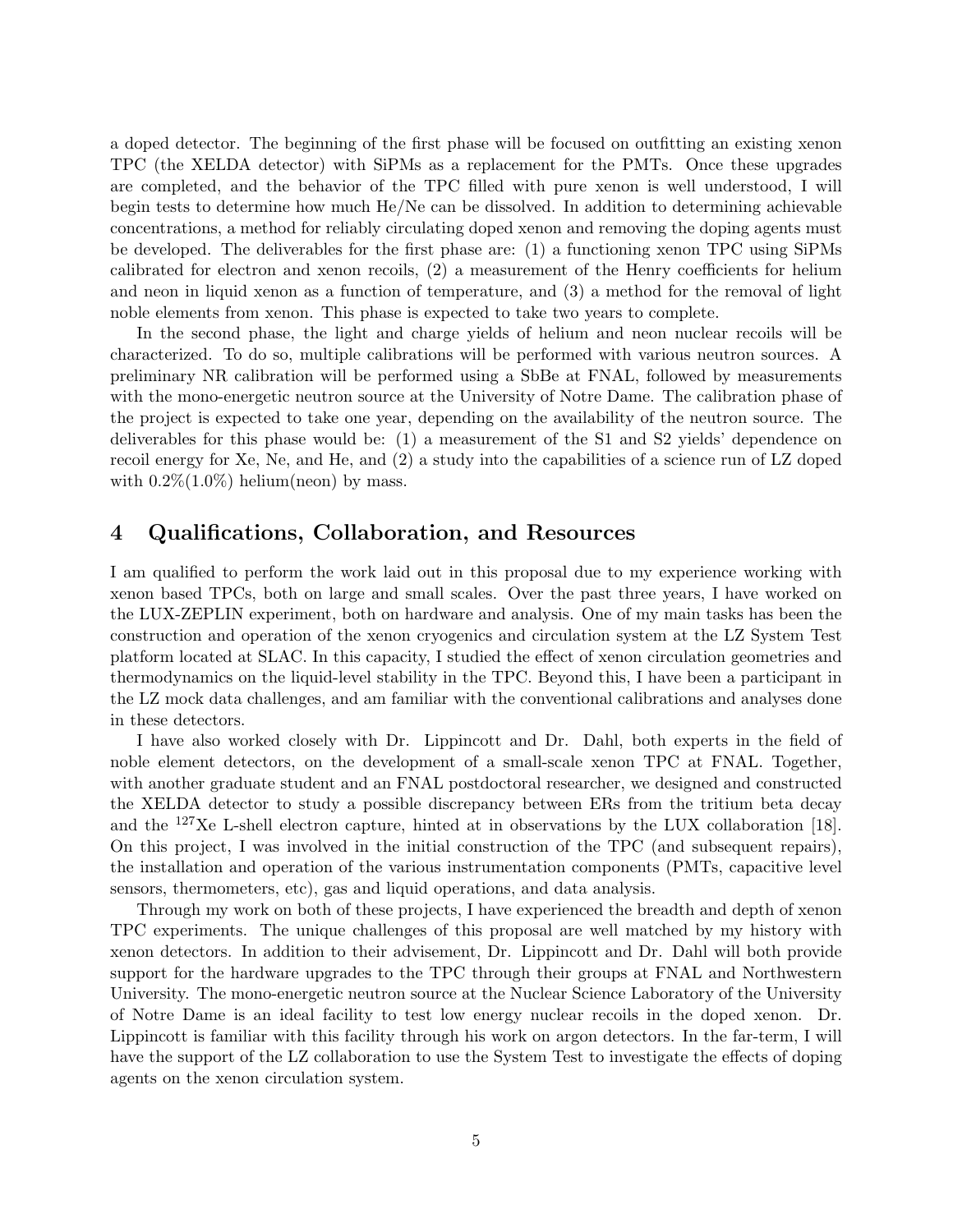#### References

- [1] J.D. Lewin, P.F. Smith, "Review of mathematics, numerical factors, and corrections for dark matter experiments based on elastic nuclear recoil," Astroparticle Phys. 6, 87-112, (1996).
- <span id="page-5-0"></span>[2] B.J. Mount et al. [The LUX-ZEPLIN Collaboration], "The LUX-ZEPLIN Technical Design Report," arXiv:1703.09144, (2017).
- <span id="page-5-1"></span>[3] E. Aprile et al., "First Dark Matter Search Results from the XENON1T Experiment," Phys. Rev. Lett. 119, 181301, (2017).
- <span id="page-5-2"></span>[4] T. Anderson et al., "Evaluation of Silicon Photomultipliers for use as Photosensors in Liquid Xenon Detectors," arXiv:1706.05371v3, (2017).
- <span id="page-5-3"></span>[5] I. Ostrovskiy et al., "Characterization of Silicon Photomultipliers for nEXO," arXiv:1502.07837v2, (2015).
- [6] D.S. Akerib et al., "First Results from the LUX Dark Matter Experiment at the Sanford Underground Research Facility," Phys. Rev. Lett. 112, 091303, (2014).
- <span id="page-5-4"></span>[7] J. Angle et al., "Search for Light Dark Matter in XENON10 Data," Phys. Rev. Lett. 107, 051301, (2011).
- <span id="page-5-5"></span>[8] E. Aprile et al. "Low-mass dark matter search using ionization signals in XENON100," Phys. Rev. D 94, 092001, (2016).
- [9] C.G. Wahl, E.P. Bernard, W.H. Lippincott, J.A. Nikkel, Y. Shin, D.N. McKinsey, "Pulse-shape discrimination and energy resolution of a liquid-argon scintillator with xenon doping," J. Inst. 9, P06013, (2014).
- [10] P. Peiffer et al., "Pulse shape analysis of scintillation signals from pure and xenon-doped liquid argon for radioactive background identification," J. Inst. 3, P08007, (2008).
- [11] S. Kubota, M. Hishida, M Suzuki, J. Ruan, "Liquid and solid argon, krypton and xenon scintillators," Nuc. Instrum. Meth. 196, 101, (1982).
- <span id="page-5-6"></span>[12] E. Aprile, A.E. Bolotnikov, A.I. Bolozdynya, T. Doke, Noble Gas Detectors Wiley-VCH Verlag, (2006).
- <span id="page-5-7"></span>[13] F.E. Karasz, G.D. Halsey Jr., "Solubility of Helium and Neon in Liquid Argon. An Approximation to the Entropy of Lattice Vacancy Formation in Liquid Argon," J. Chem. Phys. 29, 173, (1958).
- <span id="page-5-9"></span>[14] T.A. Alexander et al., "Observation of the Dependence of Scintillation from Nuclear Recoils in Liquid Argon on Drift Field," Phys. Rev. D 88, 092006 (2013).
- <span id="page-5-10"></span>[15] T.A. Alexander et al., "Measurement of scintillation and ionization yield and scintillation pulse shape from nuclear recoils in liquid argon," Phys. Rev. D  $91$ , 092007 (2015).
- <span id="page-5-8"></span>[16] J.F. Ziegler, , J.P. Biersack and M.D. Ziegler, SRIM The Stopping and Range of Ions in Matter, (Lulu Press, Morrisville, NC, 2008.)